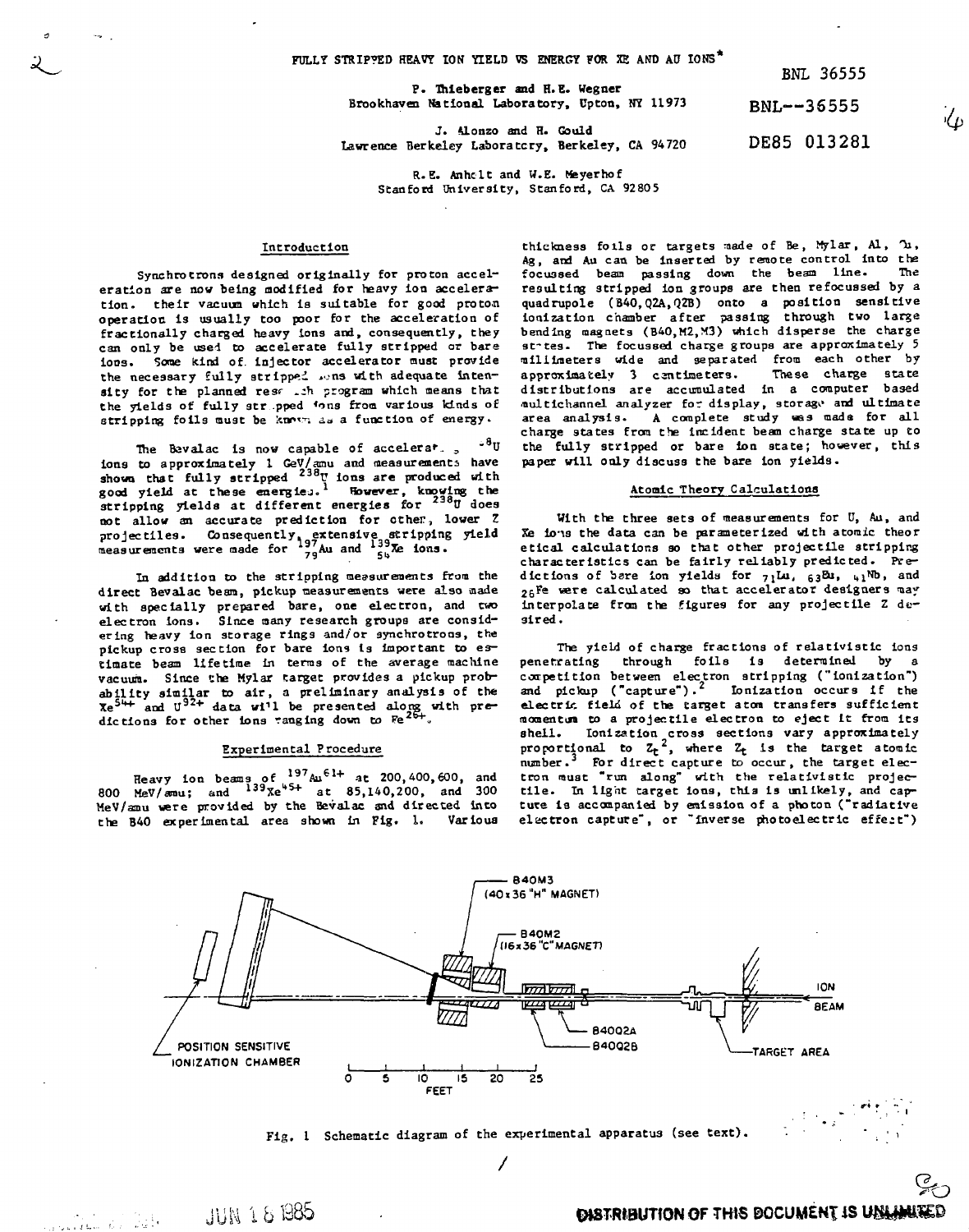# **DISCLAIMER**

 $\mathcal{L}^{\text{max}}(\mathbf{z})$  . The  $\mathcal{L}^{\text{max}}(\mathbf{z})$ 

έk.

 $\sim$ 

**This report was prepared as an account of work sponsored by an agency of the United States Government. Neither the United States Government nor any agency thereof, nor any of their** employees, makes any warranty, express or implied, or assumes any legal liability or responsi**bility for the accuracy, completeness, or usefulness of any information, apparatus, product, or process disclosed, or represents that its use would not infringe privately owned rights. Reference herein to any specific commercial product, process, or service by trade name, trademark,** manufacturer, or otherwise does not necessarily constitute or imply its endorsement, recom**mendation, or favoring by the United States Government or any agency thereof. The views and opinions of authors expressed herein do not necessarily state or reflect those of the United States Government or any agency thereof.**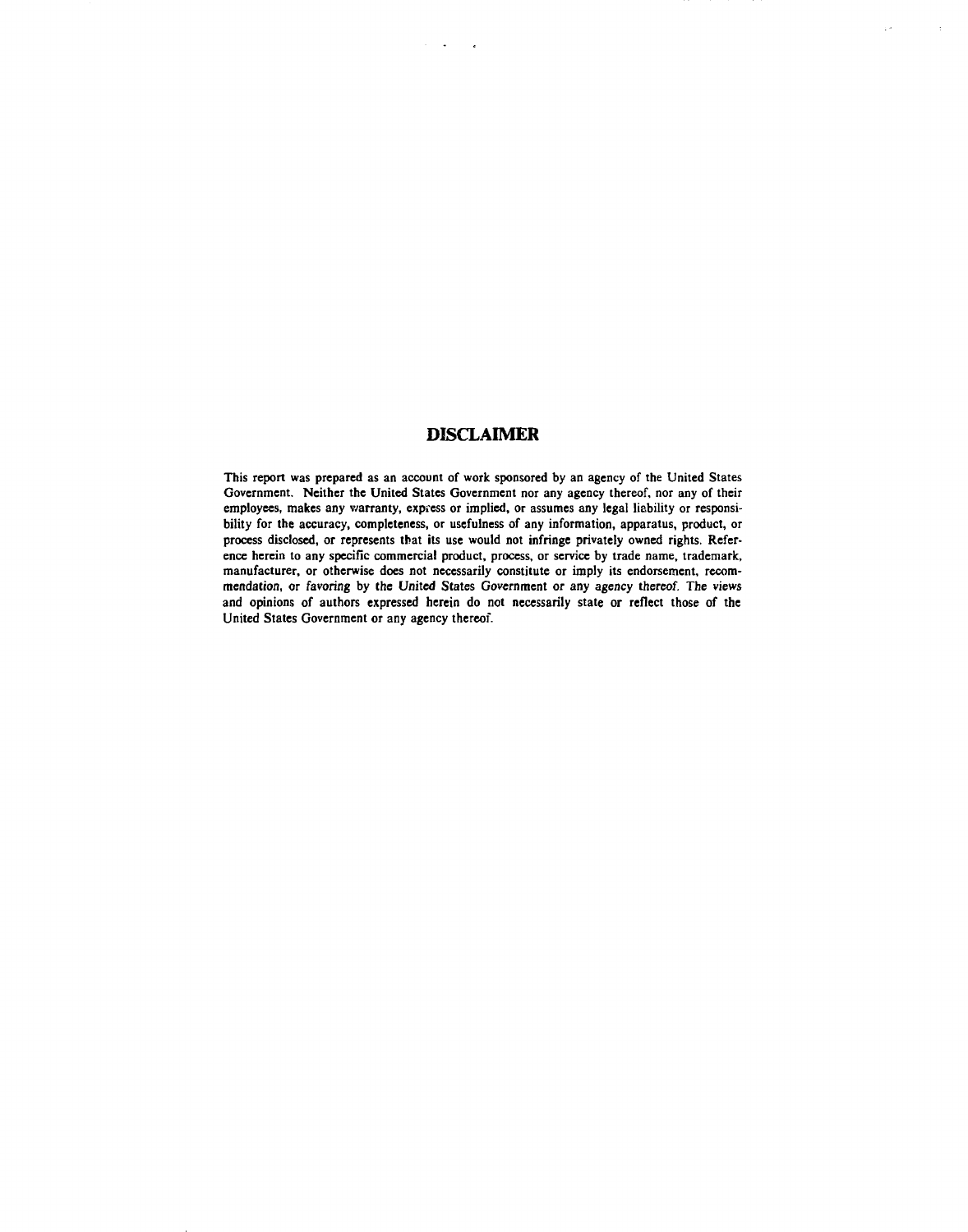**to conserve momenl:in and energy. In heavy target Ions,** direct ("non-radiative") capture dominates." The cross **section for radiative capture varies proportional to**  $Z_t^2$ , that for non-radiative capture approximately<br>proportional to  $Z_t^5$ .<sup>5</sup> **proportional to. Z<sup>t</sup>**

**The target thickness (c) dependence of the yield of a particular Ion species Kith n electrons Is fairly** complicated, but after a sufficient thickness  $(t_{eq})$ **Is traversed, the yiold becnes Independent of t. At that point, there is an equilibrium between stripping and pickup of electron;!. If the equilibrium yields of Ions with n>2 are negligible, one can show that the** equilibrium yields of ions with n=0, 1 and 2 are, re**spectively: 8**

$$
F_0=[1+(p_0/s_1) (1+p_1/s_2)]^{-1}, (1)
$$

 $\mathbf{r}$ 

**where**  $p_n$  is the and s<sub>n</sub> is the stripping cross section for an n-elec**tron Ion. One can also show, that to a good approximation the equilibrium thickness is given by<sup>8</sup>**

$$
t_{eq} = 4.6/[n_t(s_1 + p_0/2)] \tag{2}
$$

**where n<sup>t</sup> is the number of target atom3 per unit volume.**

**in Fig. 2 the equilibrium yield PQ in mylar, Al and Cu, coaputed for various projectiles as a function of projectile energy is shown. Comparisons are made with these measurements and others.***<sup>1</sup>*  **For the stripping croa? sections, relativlstic plane wave Born approximation calculations of Anholt were used. Expressions based on relatlvistlc eikonal calculations by Elchler were used for the pickup cross sections. Arrows on the figures indicate the calculated minimum energy chat must be reached in order to obtain an 80Z yield of bare iono. Table I lists the corresponding equilibrium** thicknesses. For a particular projectile-target com**blnation, teq is rot very energy dependent above 300 MeV/N. Hence, Table I can be used as a guide for different projectile energies.**

**As previously discussed, it is Important to compute the electron pickup probability for a bare ion (-ntpot) traversing large distances in an accelerator vacuum. The pickup cross sectirn pg in mylar, which has a Ze composition similar to air Is shown In Fig. 3. Here, at higher energies, capture is nearly all radiative, and there should be no disagreement with measured cross sections, since the theory (inverse photo-electric effect) Is well understood. 11** The disa**greements found may point to some difficulties In the measurements.**



**Xl \* Au» U B DATA**



**Fig. 2 Fractional equilibrium yields of bare ions stripped in mylar, aluminum, and copper foils as a function of ion energy. Arrows indicate minimum projectile energy for a calculated 80% yield. Measured yields from Ref. 9 (Au,U) and present work.**

2